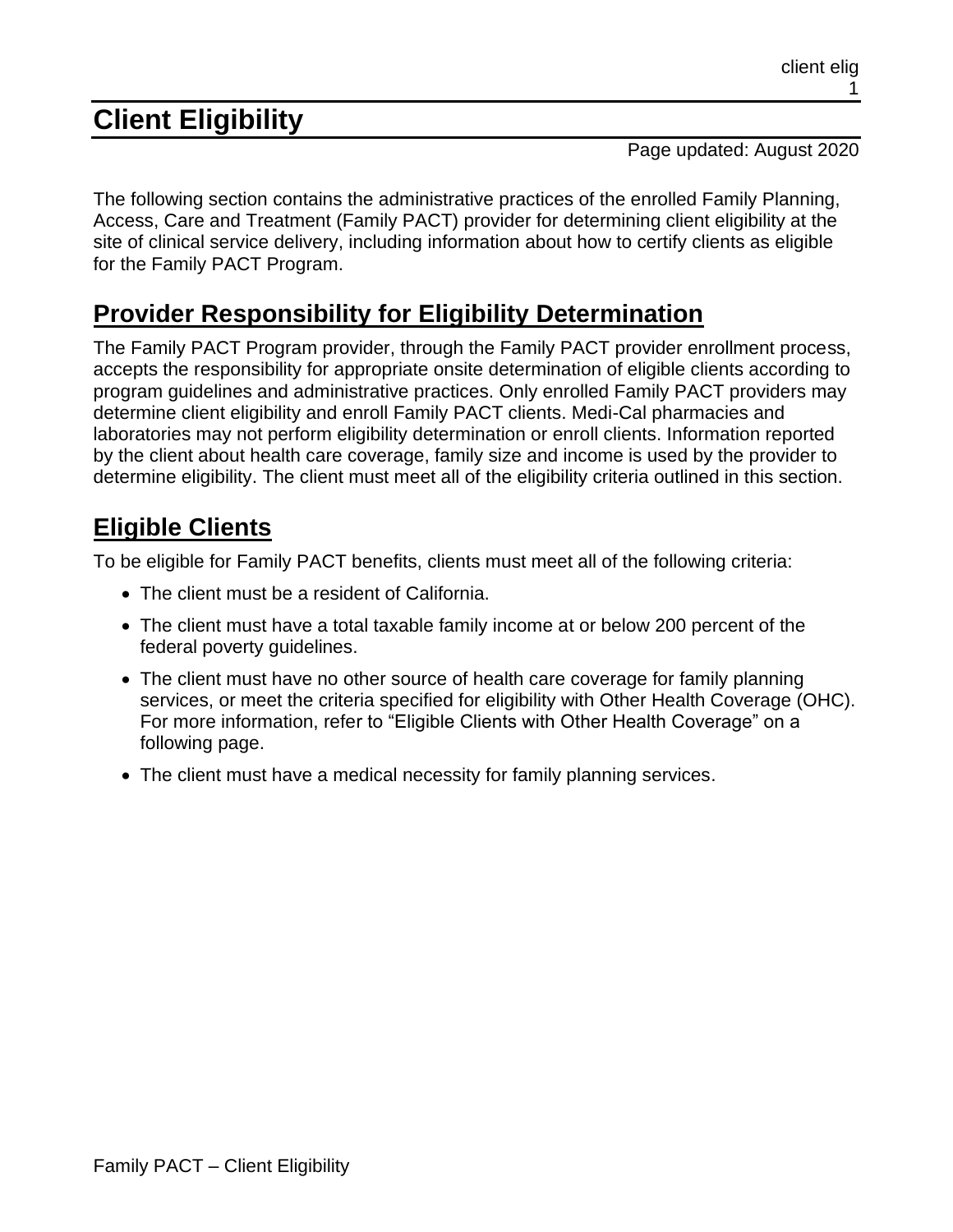### **Ineligible Clients**

A client is not eligible for Family PACT benefits for any of the following reasons:

- The client is not a California resident.
- [‹‹T](#page-18-0)he client has a total taxable family income that is more than 200 percent of the federal poverty guidelines[.››](#page-18-1)
- The client has full-scope Medi-Cal.
- The client has Medi-Cal with a Share of Cost (SOC) that is met on the date of services.
- The client is enrolled in a Medi-Cal managed care health plan.
- The client has OHC, including Medi-Cal for family planning services and a barrier to access their OHC does not exist. [‹‹F](#page-18-0)or more information, refer to "Eligible Clients with Other Health Coverage (OHC)," outlined in this section[.››](#page-18-1)
- The client does not have a medical necessity for family planning services.
- The client is an inmate of public institution, including prison, jail or juvenile detention center. For more information, refer to the *Eligibility: Special Groups* section in the Part 1 Medi-Cal manual.
- The client does not meet the condition in "Affirming Eligibility Each Visit" stated on a following page.

A provider or designee must affirm client eligibility at each visit. If a client previously determined ineligible returns to a Family PACT provider, a new *Health Access Programs Family PACT Program Client Eligibility Certification (CEC*) form (DHCS 4461) must be completed to determine eligibility.

# **Eligibility Period**

The period of eligibility begins on the day the client is certified by the Family PACT provider as meeting the eligibility requirements and the Health Access Programs (HAP) card is activated for the Family PACT Program. Family PACT clients are certified for the program for a maximum of 12 months or until the client's eligibility status changes. Twelve months represents 365 days (for example, February 4, 2007, through February 3, 2008). A new *Health Access Programs Family PACT Program Client Eligibility Certification (CEC)* form (DHCS 4461) must be completed in person on an annual basis for the client to continue to be enrolled if the client continues to meet all eligibility criteria. Family PACT must not be billed for services provided prior to the date of a client's certification.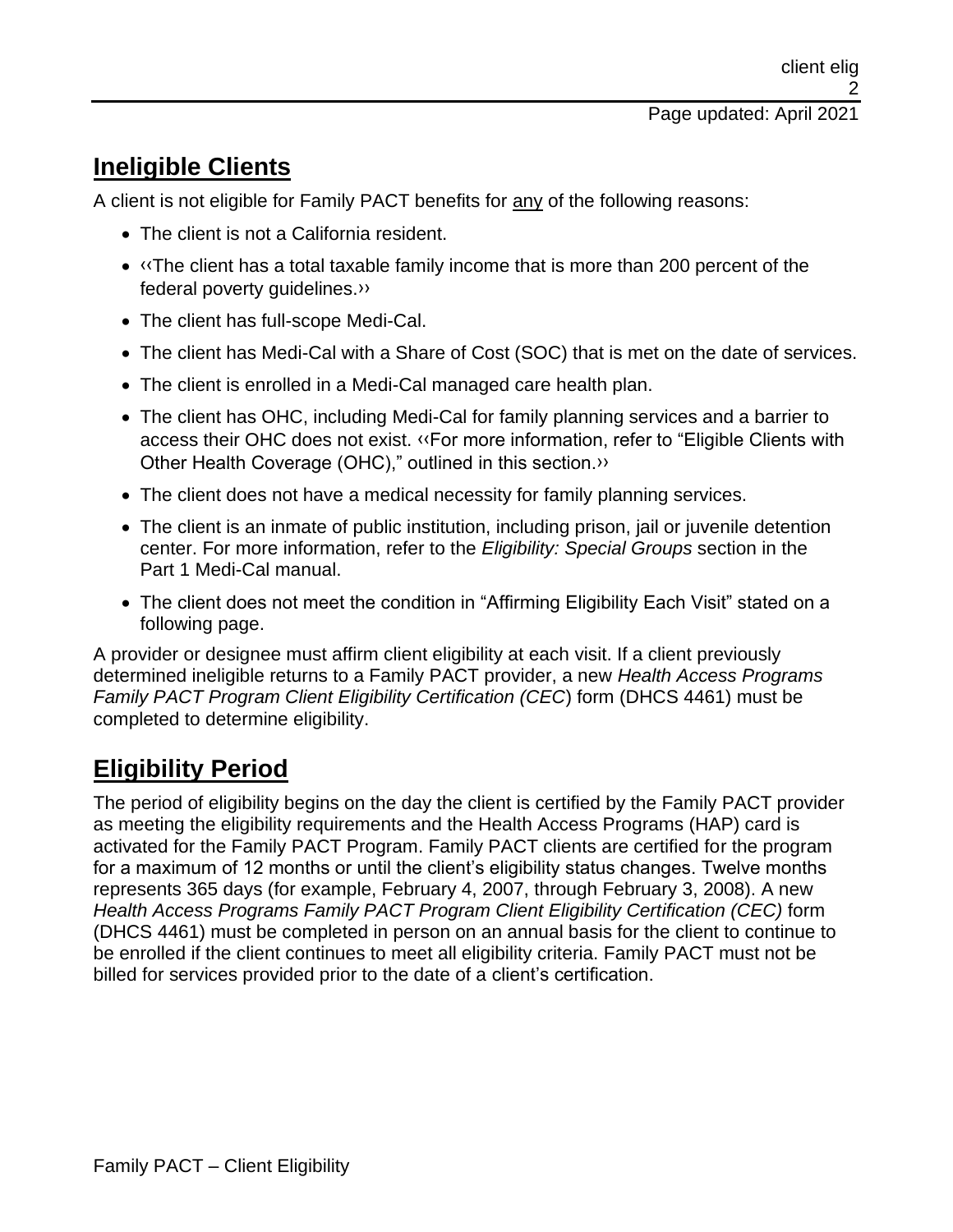# **Retroactive Eligibility**

Once a new client is certified eligible for Family PACT, the provider asks the client if he or she received Family PACT covered family planning and/or reproductive health services during the three-month period prior to the month that the client was enrolled in the Family PACT Program. If the client responds affirmatively, the Family PACT provider will give the client retroactive eligibility information and a *Health Access Programs Family PACT Program Retroactive Eligibility Certification (REC)* form (DHCS 4001) for completion.

**Note**: Only the client is responsible for claim submission.

Retroactive eligibility is determined separately for each of the three calendar months preceding the month of certification. Eligibility is for the entire month. For example, if retroactive eligibility is determined for a client on April 15, 2011, the client may be eligible back to January 1, 2011.

## **Notice of Eligibility Determination**

All applicants for Family PACT services must be verbally informed of their eligibility or ineligibility at the time of the certification or recertification. Clients who are ineligible must be offered a copy of the completed CEC form (DHCS 4461) and the original REC form (DHCS 4001), if applicable, which includes a "Fair Hearing Rights" notification. The client must be informed of the fair hearing request process both verbally as well as in writing.

#### **Client Notification**

At the time the client presents for family planning services, the provider must verbally advise the client of the following:

- The Family PACT eligibility requirements
- The Family PACT scope of benefits: The Family PACT Program is limited to family planning and family planning-related reproductive health services. It is not a primary care program.
- The confidential nature of the information received, including the fact that parents, spouse or partner will not be contacted without the client's consent, if requested
- The right to request a fair hearing. Refer to the "Fair Hearing Rights" on the *Health Access Programs Family PACT Program Client Eligibility Certification (CEC)* form (DHCS 4461)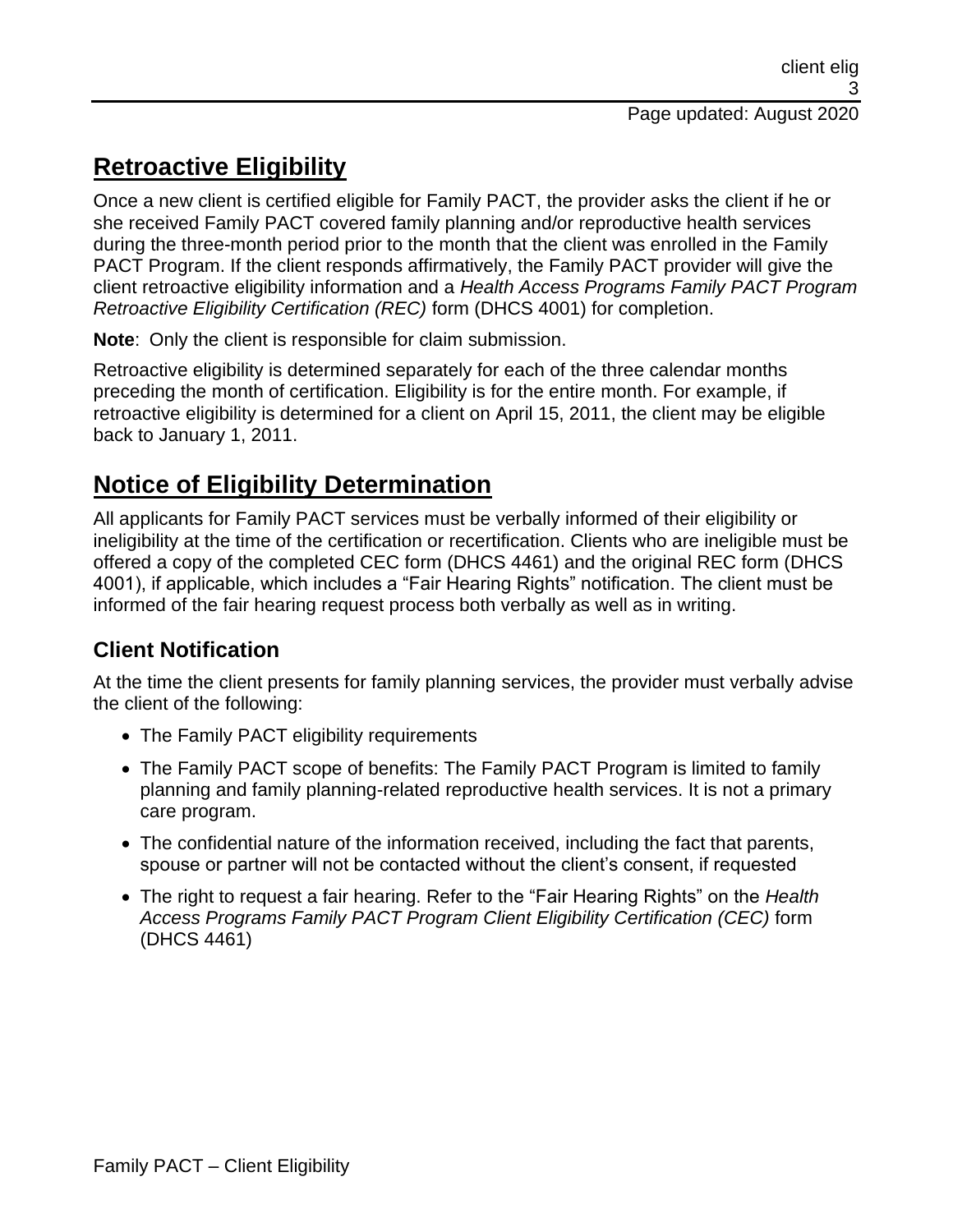# **Affirming Eligibility Each Visit**

A provider or designee must affirm client eligibility at each visit. A client's income, family size and health insurance status must be reaffirmed. The client must be asked to present evidence of OHC, such as health program ID cards. If there is a change in any information contained on the CEC form (DHCS 4461), the provider must update the HAP system. Whenever a client is determined to be no longer eligible for Family PACT, providers must deactivate the HAP card and advise the client of ineligibility.

#### **Confidentiality Requirements**

Names and all information concerning the condition or circumstance of any person(s) from whom or about whom information is obtained are to be kept confidential. All information about personal facts and circumstances obtained by the provider shall be treated as privileged communications, shall be held confidential and shall not be divulged without the individual's written consent, except as required by law or as may be necessary to provide emergency services to the individual, or as required by the Department of Health Care Services (DHCS) to administer the Family PACT Program.

Information may be disclosed in summary, statistical or other forms that do not identify particular individuals. The applicant, client, their attorney or other authorized representative may inspect the client's certification records maintained by the provider.

## **Consent of Parents or Others Not Required**

Notwithstanding any other provision of law, the provision of family planning services does not require the consent of anyone other than the person who is to receive services. In determining eligibility for minors, the State will exclude parental income. Minors may apply for family planning services on the basis of their need for these services, without parental consent, according to *California Family Code* Section 6925, subd. (a), *Welfare and Institutions Code* (W&I Code), Section 24003, subd.(b). If a client is 17 years of age or younger, the client is considered a minor. A minor who is 12 years of age or older may consent to medical care related to the diagnosis, treatment and/or prevention of sexually transmitted infections (STIs) according to *California Family Code* Section 6926, et seq.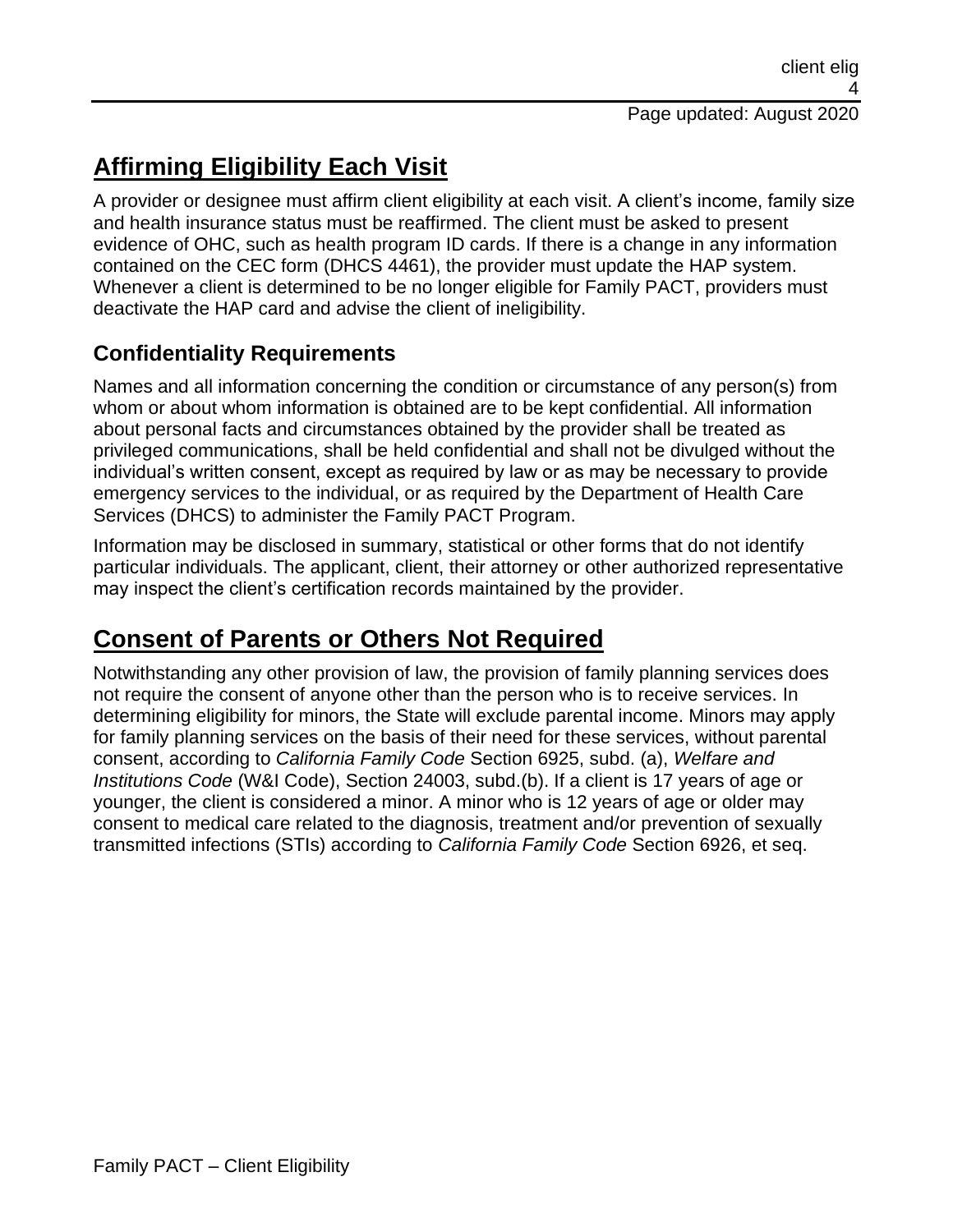# **Client Eligibility Forms**

Providers must use the CEC form (DHCS 4461) and REC form (DHCS 4001), if applicable, to certify a client as eligible for Family PACT benefits. The CEC form (DHCS 4461) and REC form (DHCS 4001) are legal documents of eligibility determination and must be completed correctly, as described in this section, in order for Family PACT to reimburse benefits.

English and Spanish versions of the CEC form (DHCS 4461) and REC form (DHCS 4001) are included with the original shipment of HAP cards from the California MMIS Fiscal Intermediary. These are official state forms and must be reproduced without alteration. No other forms are acceptable in substitution for CEC form (DHCS 4461) and REC form (DHCS 4001). It is the responsibility of the provider to make copies of these forms for subsequent use. The current forms may be obtained in these ways:

- The Department of Health Care Services (DHCS) website at *www.dhcs.ca.gov* "Forms" (by Program) link on the "Forms, Laws, and Publications" web page
- The Family PACT website at *www.familypact.org* "Forms" link on the "Resources" web page

Clients must independently complete the CEC form (DHCS 4461) and REC form (DHCS 4001), if applicable. Providers may not complete the forms on their own on behalf of the client. The CEC form (DHCS 4461) or REC form (DHCS 4001) must not be prepopulated by the provider. However, providers are permitted to provide assistance or accommodations for clients who need help completing the forms, either due to language barriers or mental, developmental or physical disabilities. This includes difficulty of any kind reading or understanding what is being asked of them. Clients may ask questions for clarification purposes only. Providers must proactively assess if the client understands the form and that all questions have been answered appropriately. Clients must complete all fields of CEC form (DHCS 4461) and REC form (DHCS 4001). If the client does not have an income, it should be noted as a "zero" or "0" on the CEC form (DHCS 4461) and REC form (DHCS 4001).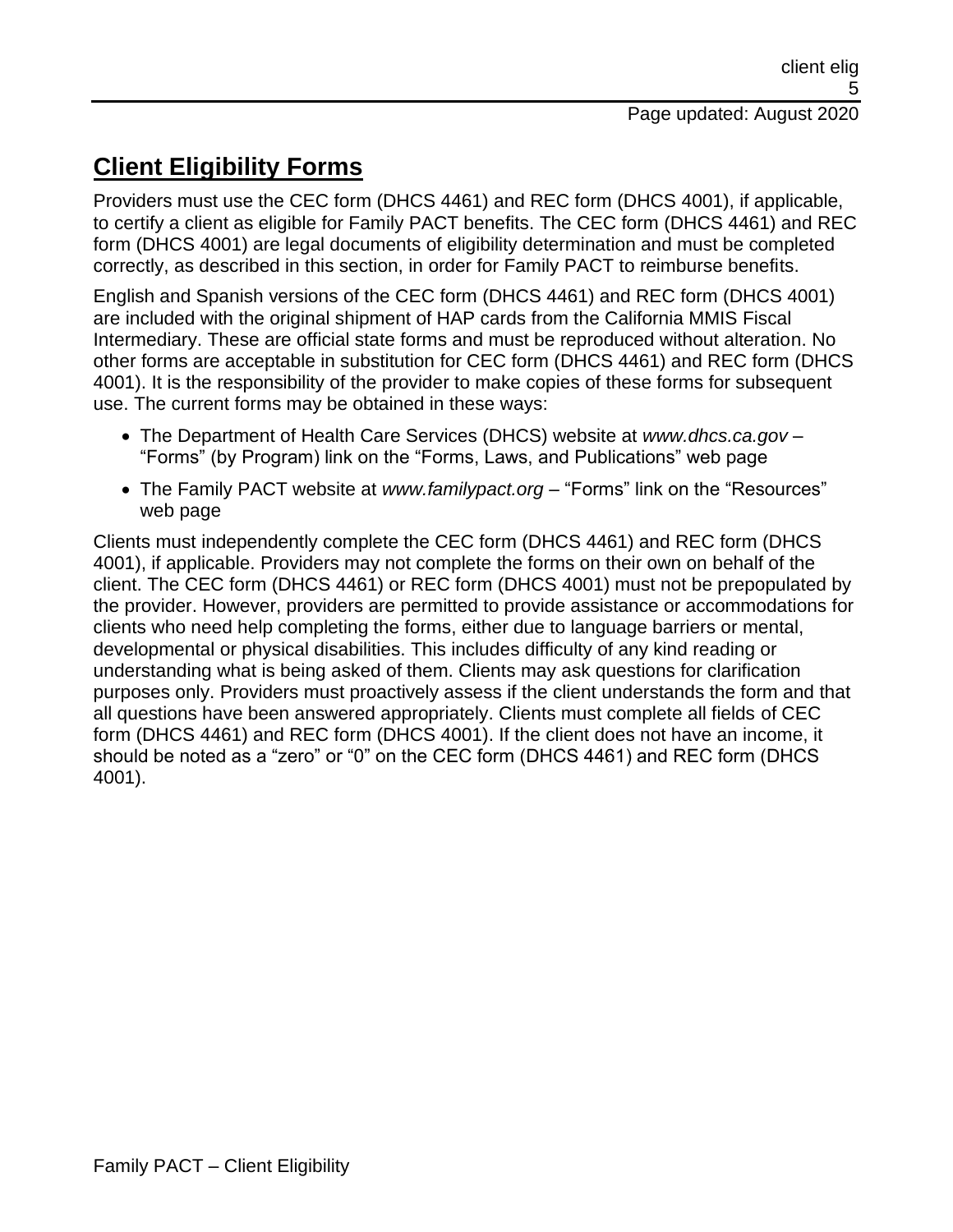#### **Automated Eligibility System Guidelines**

Providers with automated systems for determining eligibility for multiple recipient programs must obtain approval from the Office of Family Planning (OFP) to ensure that all required information is obtained to verify eligibility for Family PACT, including confirmation that the client has been provided all of the information and notices that are included on the CEC form (DHCS 4461) and REC form (DHCS 4001) if applicable. Requests must be made on provider or clinic letterhead and must include the NPI, the service site address and the provider owner's signature. Mail to:

Department of Health Care Services Office of Family Planning MS 8400 P.O. Box 997413 Sacramento, CA 95899-7413

#### **Signatures Required**

The client must complete and sign the CEC form (DHCS 4461) and the REC form (DHCS 4001), if applicable, and the provider or designee must sign the form. *California Government Code* Section 16.5 allows for signatures to be captured electronically. Providers opting to capture signatures electronically should assure that they are in full compliance with GC Section 16.5 and with *California Code of Regulations* (CCR) Title 2, Division 7, Chapter 10.

#### **Social Security Number**

Family PACT providers are required to ask for a client's Social Security Number (SSN). If the client does not provide the SSN, the client's stated reason why it is not available must be documented on the CEC form (DHCS 4461) in the *Social Security Number* box. Providers shall not deny access to family planning services if the client is unable or unwilling to provide an SSN.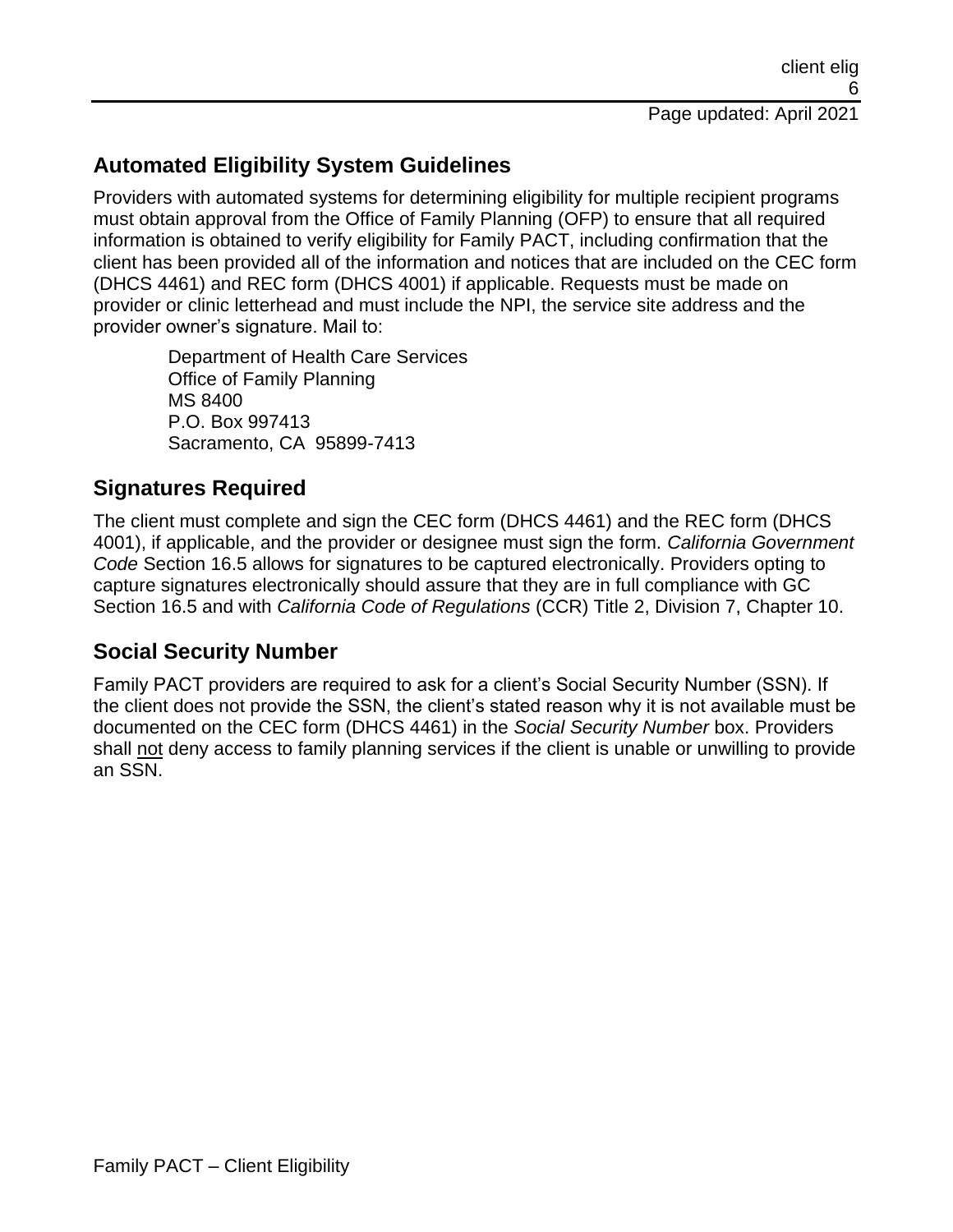### **Client Responsibilities**

Each person seeking family planning services from Family PACT must:

- Complete a CEC form (DHCS 4461). Eligibility is based on the client's self-declaration of total taxable monthly income, family size, other source of health care coverage and California residency, signed under penalty of perjury. CEC form (DHCS 4461) completion is required during the initial onsite eligibility session and annually thereafter.
- Sign the CEC form (DHCS 4461), certifying the accuracy of information provided.
- Report on the CEC form (DHCS 4461) all of the facts that are pertinent to the determination of eligibility and certification for services.
- Report at each family planning visit any changes in the facts pertinent to their eligibility determination (family size, total taxable family income, California residence, and medical necessity for family planning services) and any changes in the client's demographic information.
- Report any entitlement to other health care coverage for family planning benefits to the provider at the time of application, recertification or at any time the health care coverage changes.
- Complete and sign a REC form (DHCS 4001), «if applicable.»
- Submit REC form (DHCS 4001) within one year of receipt of services or within 90 days after certification of retroactive eligibility, whichever is longer. To file the claim, the client must call or write Medi-Cal at:

Department of Health Care Services Beneficiary Services Center P.O. Box 138008 Sacramento, CA 95813-8008 (916) 403-2007 TDD: (916) 635-6491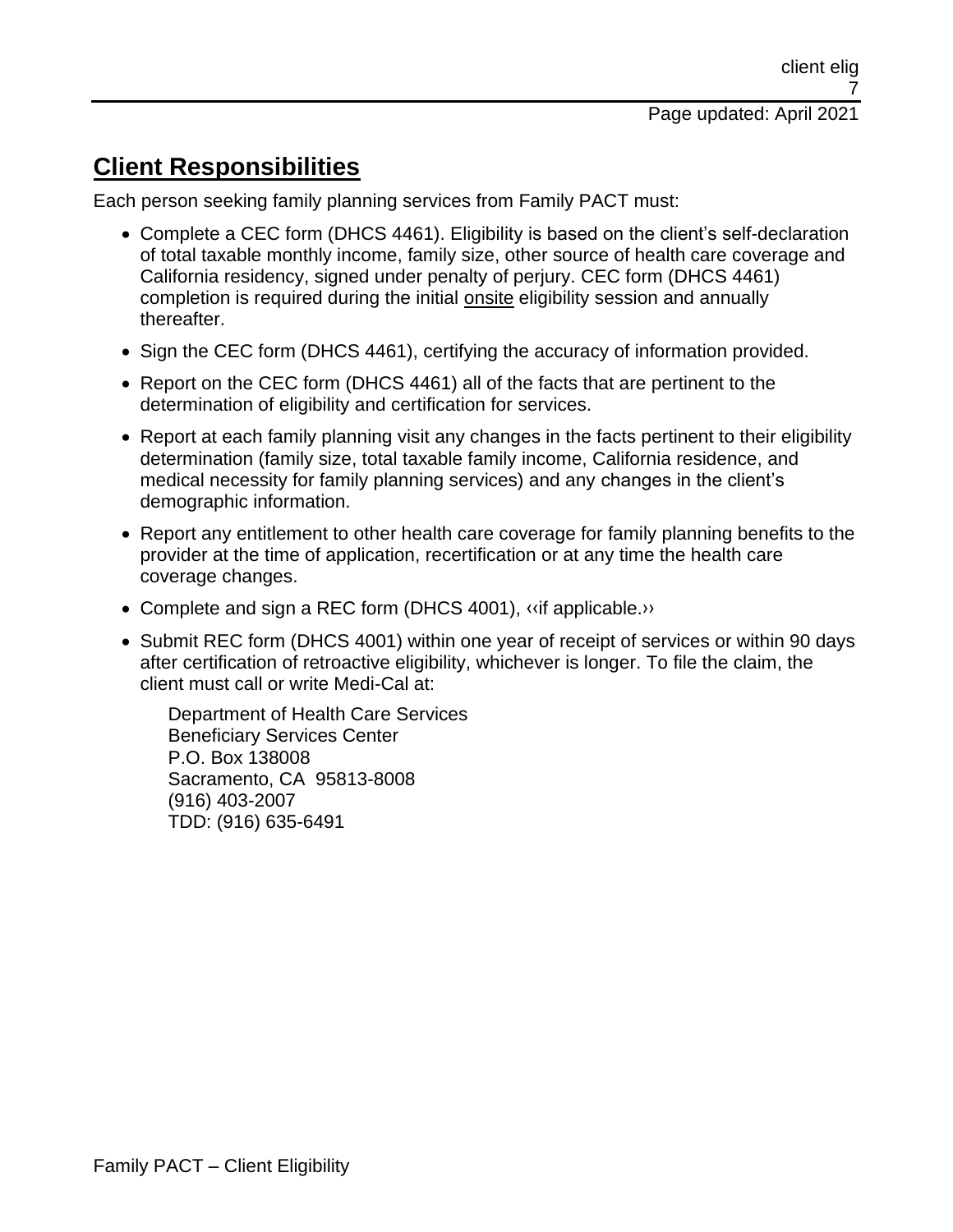## **Determination of Client Eligibility**

The steps for determining client eligibility are as follows:

- Determine if the client is a Medi-Cal recipient with full-scope family planning coverage, or if the client has OHC for family planning services. At each visit, a client with a Medi-Cal Benefits Identification Card (BIC) must be screened for eligibility and the provider must bill the Medi-Cal program if the client is Medi-Cal eligible for family planning benefits and has met all SOC on the date of service. Medi-Cal payment sources should always be billed, if applicable.
- Determine the age of the client. If the client is 17 years of age or younger, the client is considered a minor. If the client is 18 years of age or older, the client is considered an adult. In determining eligibility for minors, the State will exclude parental income.
- Determine the family size. The "basic family unit" must be taken into account when determining family size. The "basic family unit" consists of the applicant, spouse (including common-law) and minor children, if any, related by blood, marriage, or adoption, and residing in the same household.
- If an applicant intends to file taxes and is not claimed as a tax dependent, the applicant's basic family unit includes the applicant, spouse if living together and the applicant's tax dependents. When adults, other than spouses, reside together, each person shall be considered a separate family. This also applies to adults living with their parents, unless the parents claim the adult child as a tax dependent. If an applicant is claimed as a tax dependent by the applicant's spouse or parents, the applicant's basic family unit include the applicant, spouse if living together, the tax filer and the tax filer's other tax dependents.

**Note**: California recognizes "common-law" marriages established in other states (where common-law marriages are legally recognized); it does not recognize common-law marriages occurring in California.

- Determine the client's total taxable family income. The client's self-declaration must be accepted without further verification.
- [‹‹F](#page-18-0)ind the client's declared family size and total taxable income in "Income Eligibility Guidelines" in this section[.››](#page-18-1) If the client's income is at or below the maximum for their declared family size, the client is eligible for Family PACT benefits when all the other criteria are met.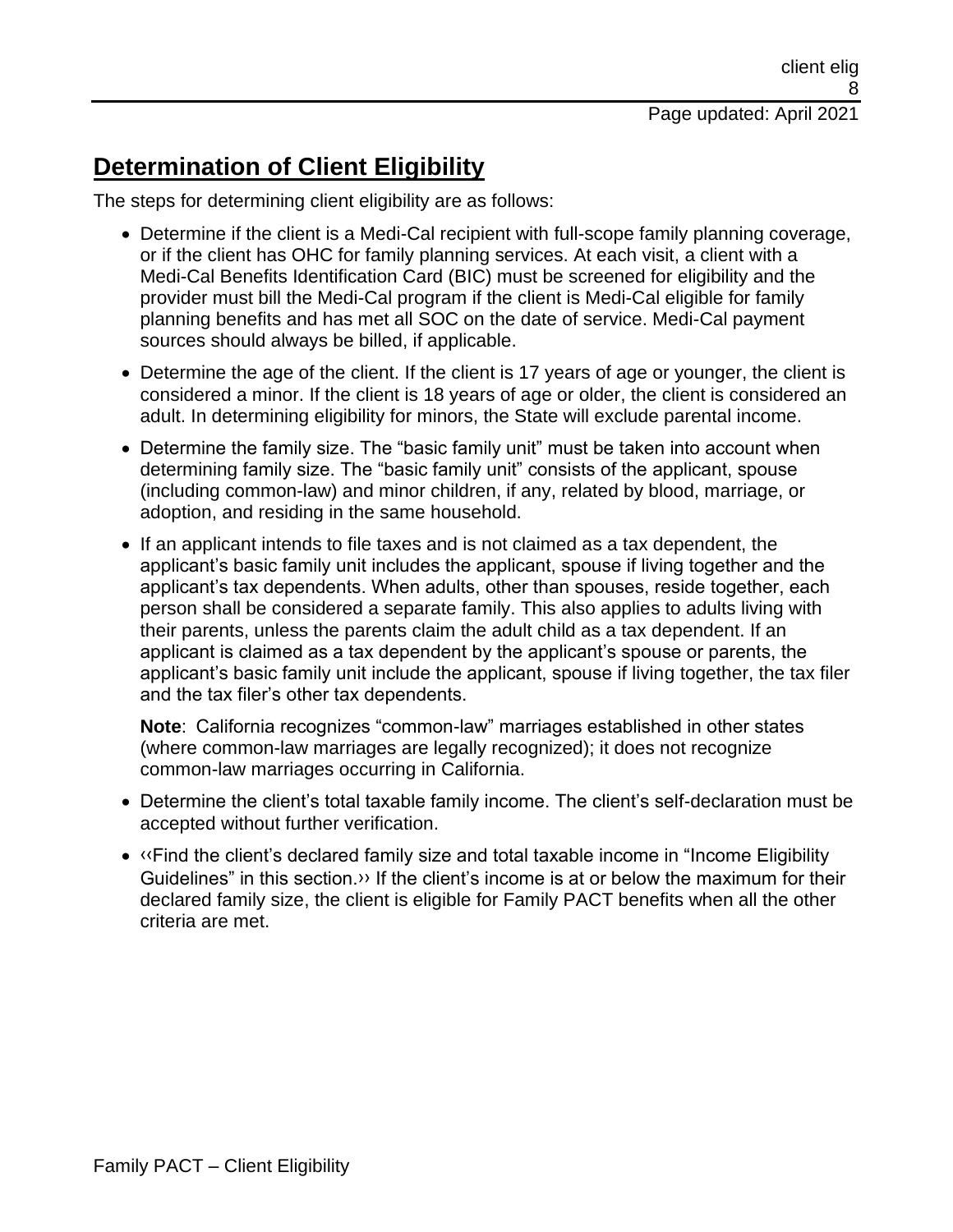- Once a new client has been certified eligible for Family PACT, the provider asks the client if he or she has received Family PACT-covered family planning and/or reproductive health services during the three-month period prior to the month that the client was enrolled in the Family PACT Program. If the client has received services, the Family PACT provider will give the client the retroactive eligibility information and the REC form (DHCS 4001) for completion.
- The provider accepts responsibility for onsite determination of retroactive eligibility. A copy of the retroactive eligibility information and the completed REC form must be given to the client for client claim processing.

### **Income Eligibility Guidelines**

The federal poverty guidelines are updated annually by the federal government. Providers are notified in the *Family PACT Update* bulletin. [‹‹T](#page-18-0)he income eligibility guidelines for the Family PACT Program reflect the federal poverty guidelines as published, effective April 1, 2022[.››](#page-18-1)

#### **Family PACT Income Eligibility Guidelines**

[‹‹2](#page-18-0)00 Percent of the 2022 Federal Poverty Guidelines Effective April 1, 202[2››](#page-18-1)

| <b>Number of Persons</b><br>in Family | <b>Monthly Income</b><br>(in dollars) | <b>Annual Income</b><br>(in dollars) |
|---------------------------------------|---------------------------------------|--------------------------------------|
|                                       | $\langle 2, 265 \rangle$              | <<27,180>>                           |
| 2                                     | $\langle 3,052 \rangle$               | «36,620»                             |
| 3                                     | $\langle 3,838 \rangle$               | <<46,060>>                           |
| 4                                     | $\langle 4, 625 \rangle$              | << 55,500 >>                         |
| 5                                     | $\langle 5, 412 \rangle$              | <<64,940>>                           |
| 6                                     | $\langle 6, 198 \rangle$              | «74,380»                             |
| 7                                     | <<6,985>>                             | «83,820»                             |
| 8                                     | $\langle 7,772 \rangle$               | «93,260»                             |
| For each additional                   | <b>«787»</b>                          | $\langle 9,440 \rangle$              |
| member, add                           |                                       |                                      |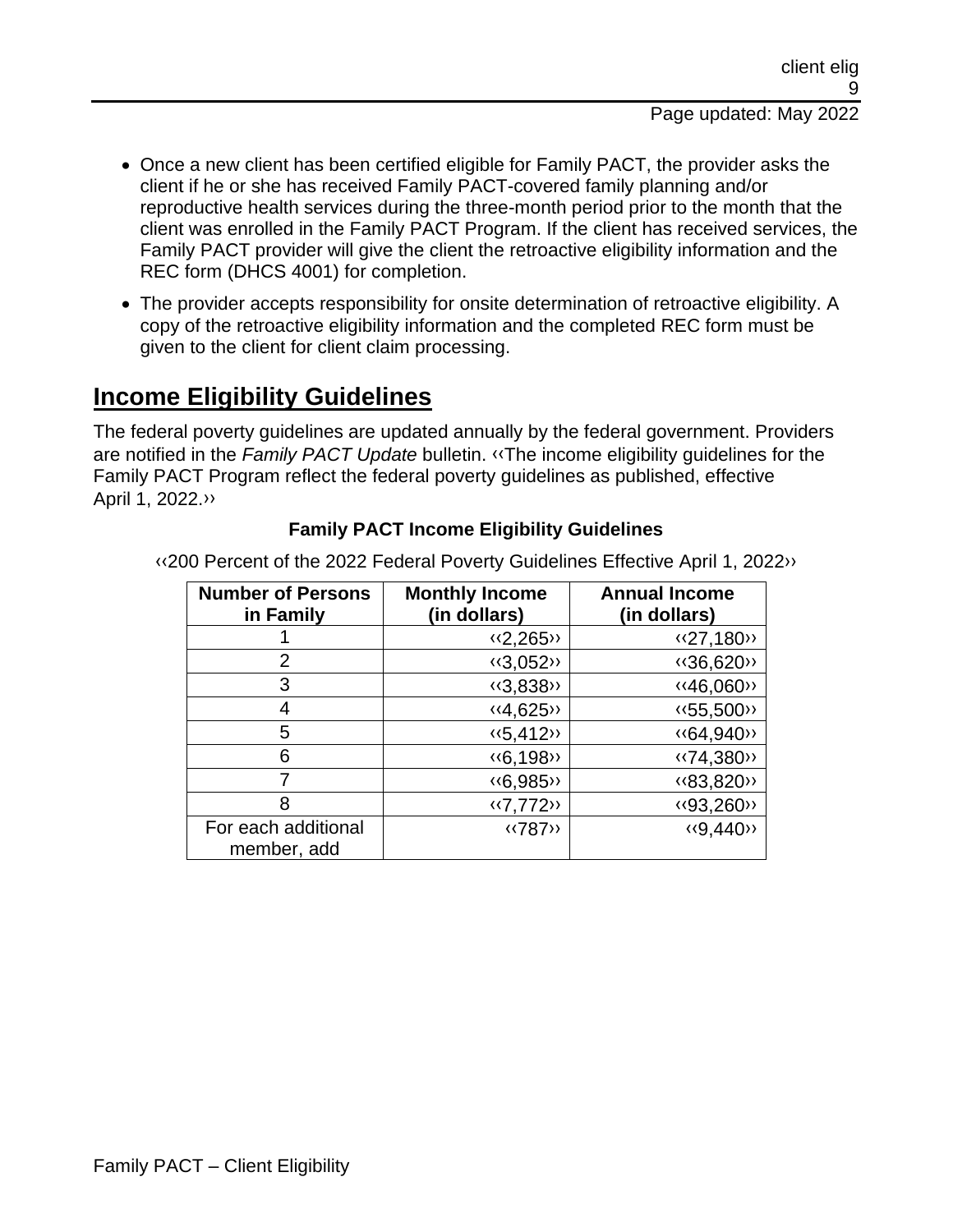### **Family Size and Income**

The following are instructions for completing the family size and income *Eligibility Determination* component on the CEC form (DHCS 4461) and/or REC form (DHCS 4001), if applicable.

- The client designates himself/herself as "self" and lists all "basic family unit" members who live with him/her and are supported by the family income. For the definition of "basic family unit," refer to "Determination of Client Eligibility" on a previous page.
- The client fills in the source of income for each family member with earned or unearned income. If the client does not work for one easily identifiable employer (that is, a company), a general descriptive phrase will suffice as a response. For example, if the client is a migrant farm worker, the place of employment could be "local farms."
- The client determines the total family size and the total gross monthly income. For minors, the State will exclude parental income.
- The client signs and dates the form after the provider verifies that all of the information is completed correctly.

## **Total Taxable Family Income**

"Total Taxable Family Income" means the monthly sum of taxable income received by an individual and the individual's basic family unit identified by the Internal Revenue Service (IRS) as taxable. Monthly taxable income for migrant farm workers and other seasonally employed persons may be computed by averaging total taxable income received during the previous 12 months.

The following are types of taxable income identified by the IRS:

- Wages or salary
- Net income (profit) from farm and non-farm self-employment
- Social Security (even if not taxable)
- Dividends, interest (on savings or bonds), income from estates or trusts, net rental income or royalties
- Pension and annuities
- Unemployment compensation/disability insurance
- Veterans' pension (if taxable)
- Alimony received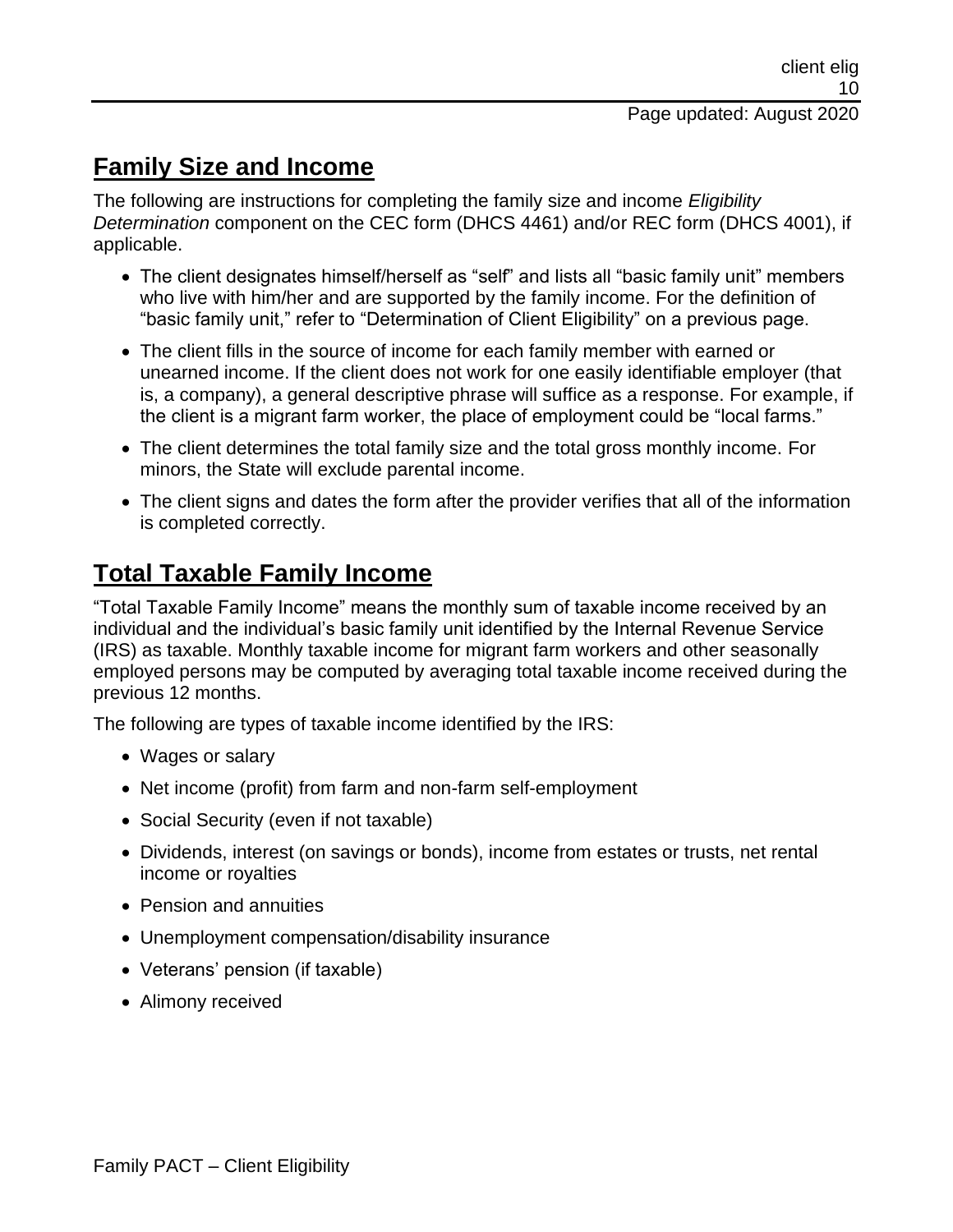#### **Exclusions From Computation of Monthly Taxable Income**

The following are not considered sources of monthly taxable income according to the IRS:

- Public Assistance or welfare payments
- Workers' compensation
- Child support
- Alimony paid
- Money received from sale of property, such as stocks, bonds, a house or a car (unless the person was engaged in the business of selling such property, in which case the net proceeds would be counted as income from self-employment)
- Withdrawals of bank deposits, money borrowed, tax refunds, gifts or capital gains
- Lump-sum inheritances or insurance payment
- Loans and grants, such as scholarships, obtained and used under conditions that preclude their use for current living costs
- Any grant or loan to any undergraduate student for educational purposes made or insured under any program administered by the Commissioner of Education under the Higher Education Act
- The value of the food stamp coupon allotment in excess of the amount paid for the coupons
- The value of USDA-donated foods
- The value of supplemental food assistance under the Child Nutrition Act of 1966 and the special food program under the National School Lunch Act
- Earnings of a child if less than the threshold for being required to file taxes
- Per capita payments to or funds held in trust for any individual in satisfaction of a judgment of the Indian Claims Commission or Court of Claims
- Payments made pursuant to the Alaska Native Claims Settlement Act to the extent such payments are exempt from taxation under Section 21(a) of the Act
- Any payment received under the Uniform Relocation Assistance and Real Property Acquisition Policies Act of 1970
- Home produce utilized for household consumption
- Payments received under the Energy Crisis Assistance Program or the Low Income Energy Assistance Program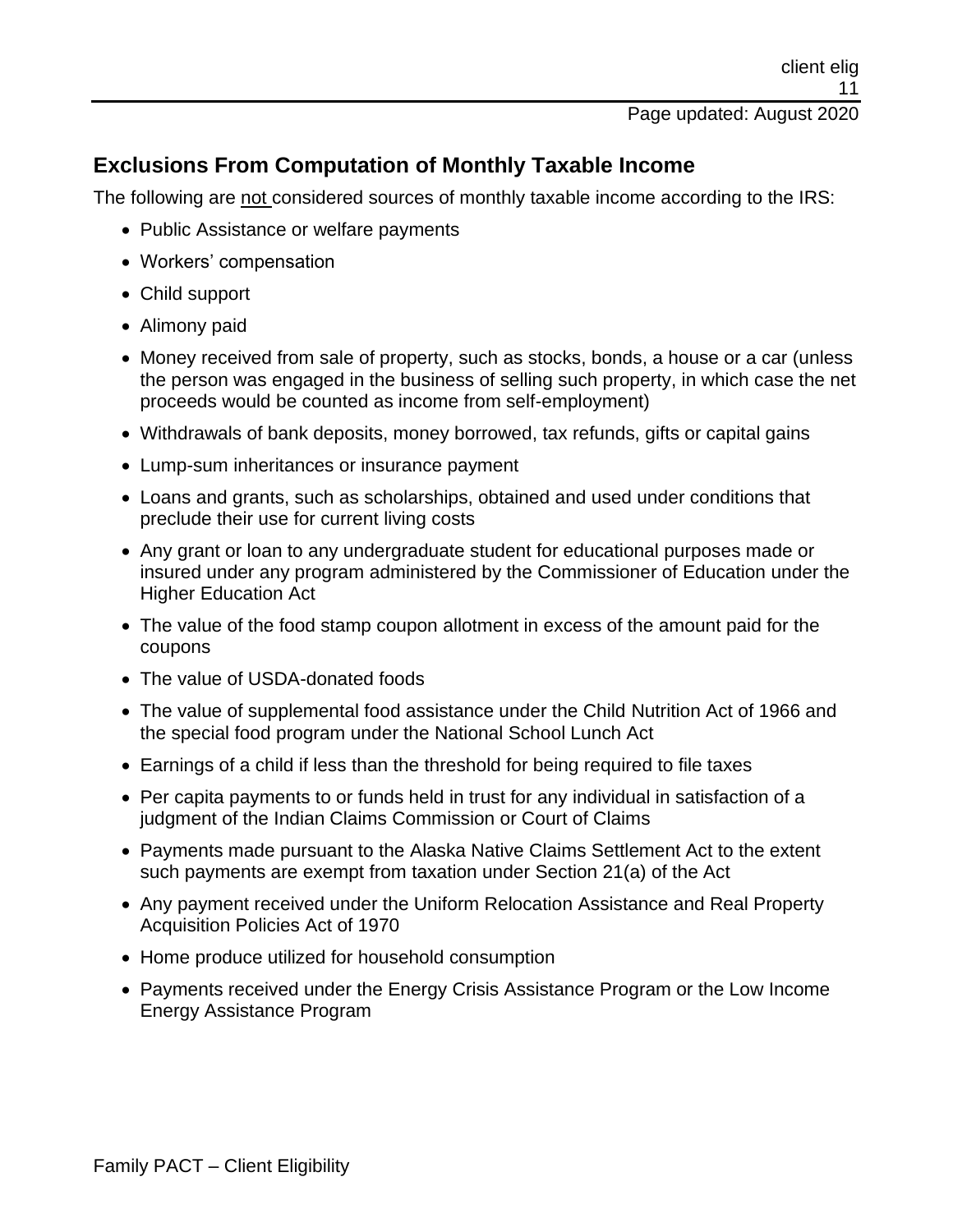#### **Certification of Client Eligibility**

Providers shall use the HAP onsite client enrollment system for certifying clients as eligible and for activating the client's HAP card. The HAP system also allows providers to inquire, update, recertify and deactivate client eligibility. For more information, refer to the *Health Access Programs (HAP)* Cards section of this manual.

Providers or their designees certify clients as eligible for the Family PACT Program by checking the *Eligible for Family PACT Program* box and signing and dating the *Health Access Programs Family PACT Program Client Eligibility Certification (CEC)* form (DHCS 4461) and *Health Access Programs Family PACT Program Retroactive Eligibility Certification (REC)* form (DHCS 4001), if applicable, affirming that:

- The CEC form (DHCS 4461) and REC form (DHCS 4001), if applicable, are complete.
- The client's county of residence is within California.
- The client's eligibility is based upon medical necessity for family planning services.
- The client's family size and income place them at or below 200 percent of federal poverty guidelines.
- The client has no other source of health care coverage for family planning services.
- The client has signed and dated the CEC form (DHCS 4461) and REC form (DHCS 4001), if applicable.

When clients do not meet these requirements, providers or their designees certify ineligibility by checking the *Ineligible for Family PACT Program* box, dating and signing the CEC form (DHCS 4461) and/or the REC form (DHCS 4001), if applicable. Failure to adequately certify the client or to sign and date the CEC form (DHCS 4461) may result in the disenrollment of the provider from the Family PACT Program.

**Note**: Clinic staff who are eligible and wish to enroll in the Family PACT Program may not certify their own eligibility or enroll themselves as clients in the program.

Providers must maintain the completed CEC form (DHCS 4461), whether the client is eligible or ineligible, and a copy of the REC form (DHCS 4001) if applicable, in the client's medical record for a period of at least three years in accordance with *Welfare and Institutions Code* (W&I Code), Section 14124.1. The CEC form (DHCS 4461), and REC form (DHCS 4001), if applicable, may be maintained electronically, in compliance with all aspects of *Health & Safety Code*, Section 123149.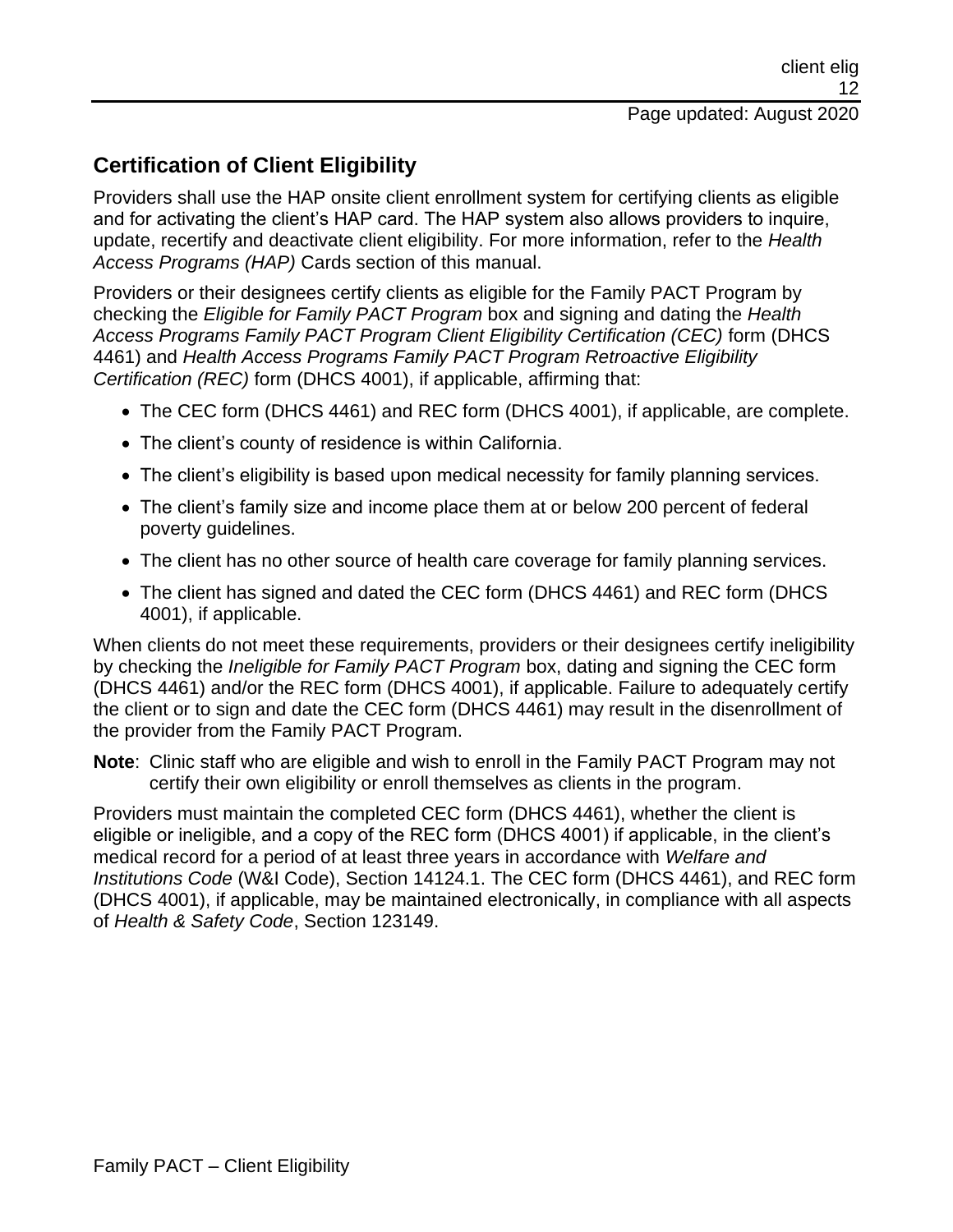# **Client Eligibility Certification Codes**

*The Family PACT Program Client Eligibility Certification Codes* table is used to complete specific items on the CEC form (DHCS 4461). Accurately entering the corresponding code is necessary when activating eligibility, updating HAP records or recertifying client eligibility.

| <b>County</b>    | Code            |
|------------------|-----------------|
| Alameda          | 01              |
| Alpine           | 02              |
| Amador           | 03              |
| <b>Butte</b>     | 04              |
| Calaveras        | $\overline{05}$ |
| Colusa           | 06              |
| Contra Costa     | 07              |
| <b>Del Norte</b> | 08              |
| El Dorado        | 09              |
| Fresno           | 10              |
| Glenn            | $\overline{11}$ |
| Humboldt         | $\overline{12}$ |
| Imperial         | $\overline{13}$ |
| Inyo             | $\overline{14}$ |
| Kern             | $\overline{15}$ |
| Kings            | $\overline{16}$ |
| Lake             | $\overline{17}$ |
| Lass <u>en</u>   | $\overline{18}$ |
| Los Angeles      | $\overline{19}$ |
| Madera           | 20              |
| Marin            | $\overline{21}$ |
| <u>Mariposa</u>  | $\overline{22}$ |
| Mendocino        | 23              |
| Merced           | $\overline{24}$ |
| Modoc            | 25              |
| Mono             | 26              |
| <b>Monterey</b>  | $\overline{27}$ |
| Napa             | 28              |
| Nevada           | 29              |
| Orange           | 30              |

#### **Family PACT Program Client Eligibility Certification Codes Table**

| <b>County of Residence</b> |                 |  |
|----------------------------|-----------------|--|
| County                     | Code            |  |
| Placer                     | 31              |  |
| Plumas                     | $\frac{32}{2}$  |  |
| Riverside                  | 33              |  |
| Sacramento                 | 34              |  |
| San Benito                 | $\overline{35}$ |  |
| San Bernardino             | 36              |  |
| San Diego                  | 37              |  |
| San Francisco              | 38              |  |
| San Joaquin                | 39              |  |
| San Luis Obispo            | 40              |  |
| San Mateo                  | 41              |  |
| Santa Barbara              | 42              |  |
| Santa Clara                | 43              |  |
| Santa Cruz                 | 44              |  |
| <b>Shasta</b>              | 45              |  |
| Sierra                     | 46              |  |
| Siskiyou                   | 47              |  |
| Solano                     | 48              |  |
| Sonoma                     | 49              |  |
| <b>Stanislaus</b>          | 50              |  |
| <b>Sutter</b>              | 51              |  |
| Tehama                     | $\overline{52}$ |  |
| Trinity                    | 53              |  |
| Tulare                     | 54              |  |
| Tuolumne                   | 55              |  |
| Ventura                    | 56              |  |
| Yolo                       | $\overline{57}$ |  |
| Yuba                       | 58              |  |
| <u>Unknown</u>             | 99              |  |

#### [‹‹](#page-18-0)**Social Security Number Not Provided**[››](#page-18-1)

| <b>«Definition</b> | Code |
|--------------------|------|
| Client does not    | 01   |
| know SSN           |      |
| Client does not    | 02   |
| have SSN           |      |
| Client declined    | 03   |
| to answer          |      |

#### [‹‹](#page-18-0)**Other Health Coverage Codes**[››](#page-18-1)

| <b>«Definition</b> | Code |
|--------------------|------|
| Yes                | በ1   |
| N٥                 | 02   |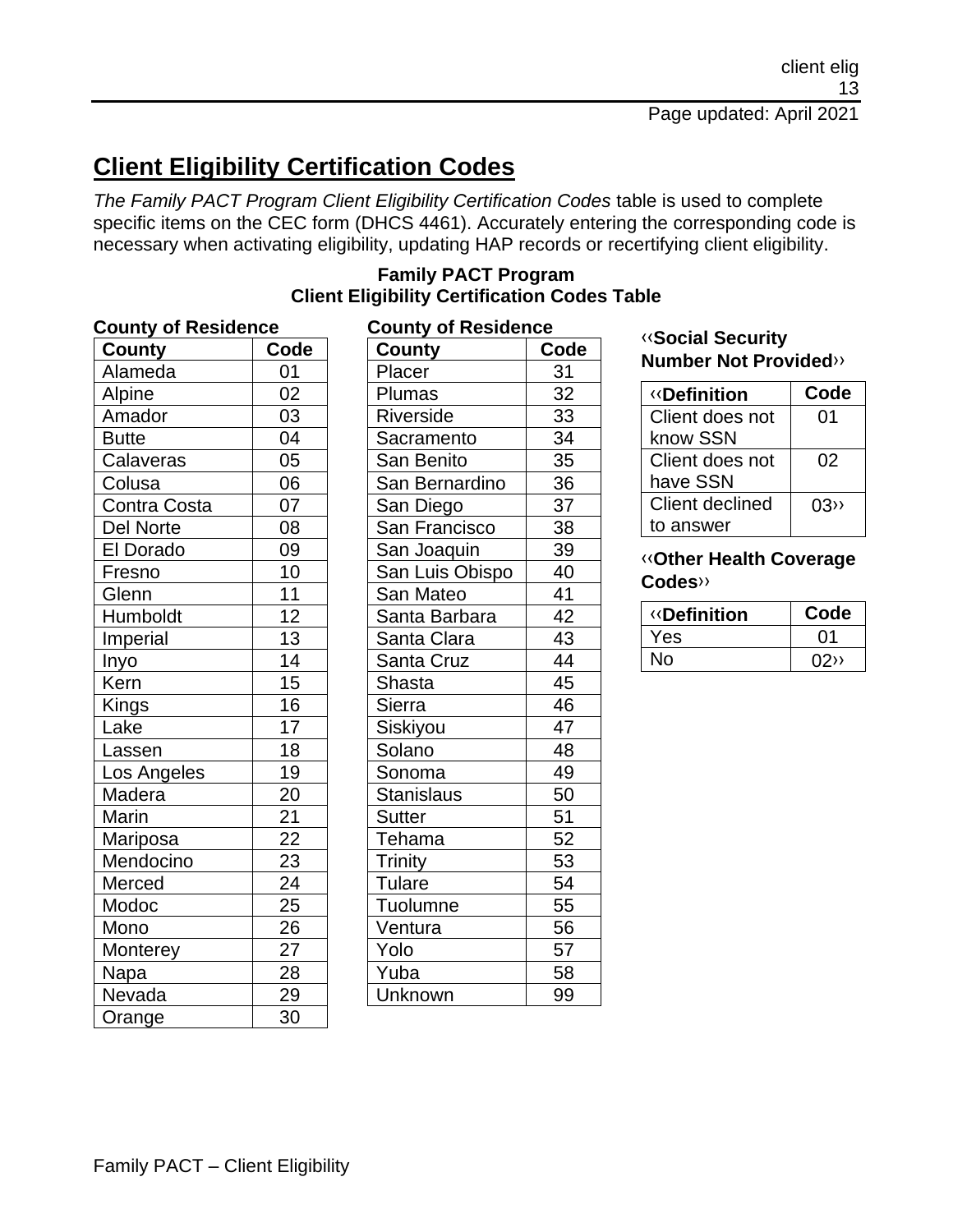#### **Family PACT Program Client Eligibility Certification Codes Table (continued): Deactivation Codes**

| Code | <b>Definition</b>                                          |
|------|------------------------------------------------------------|
| 01   | Not resident of California                                 |
| 02   | Over 200 percent of the federal poverty level              |
| 03   | Sterilized, no longer contracepting                        |
| 04   | Health insurance coverage for family planning services     |
| 05   | Full-scope Medi-Cal (does not have an unmet Share of Cost) |
| 06   | Permanent deactivation of HAP card (lost/stolen)           |

## **Third-Party Payment Sources**

Clients with third-party payment sources are those who present with coverage from other sources of payment for family planning services, including Medi-Cal, prepaid health plans, military or private health insurance. If coverage is intermittent, status at the time of certification determines eligibility. The status of the client's enrollment in a third-party payment source must be updated at each visit to determine continued eligibility in Family PACT.

#### **Chart Documentation**

Providers must document in the client's record if the person Requirements requesting family planning services has financial coverage for such services under any third-party payment source. If so, that source of funding must be billed for the family planning services and the billing must be documented in the client's file.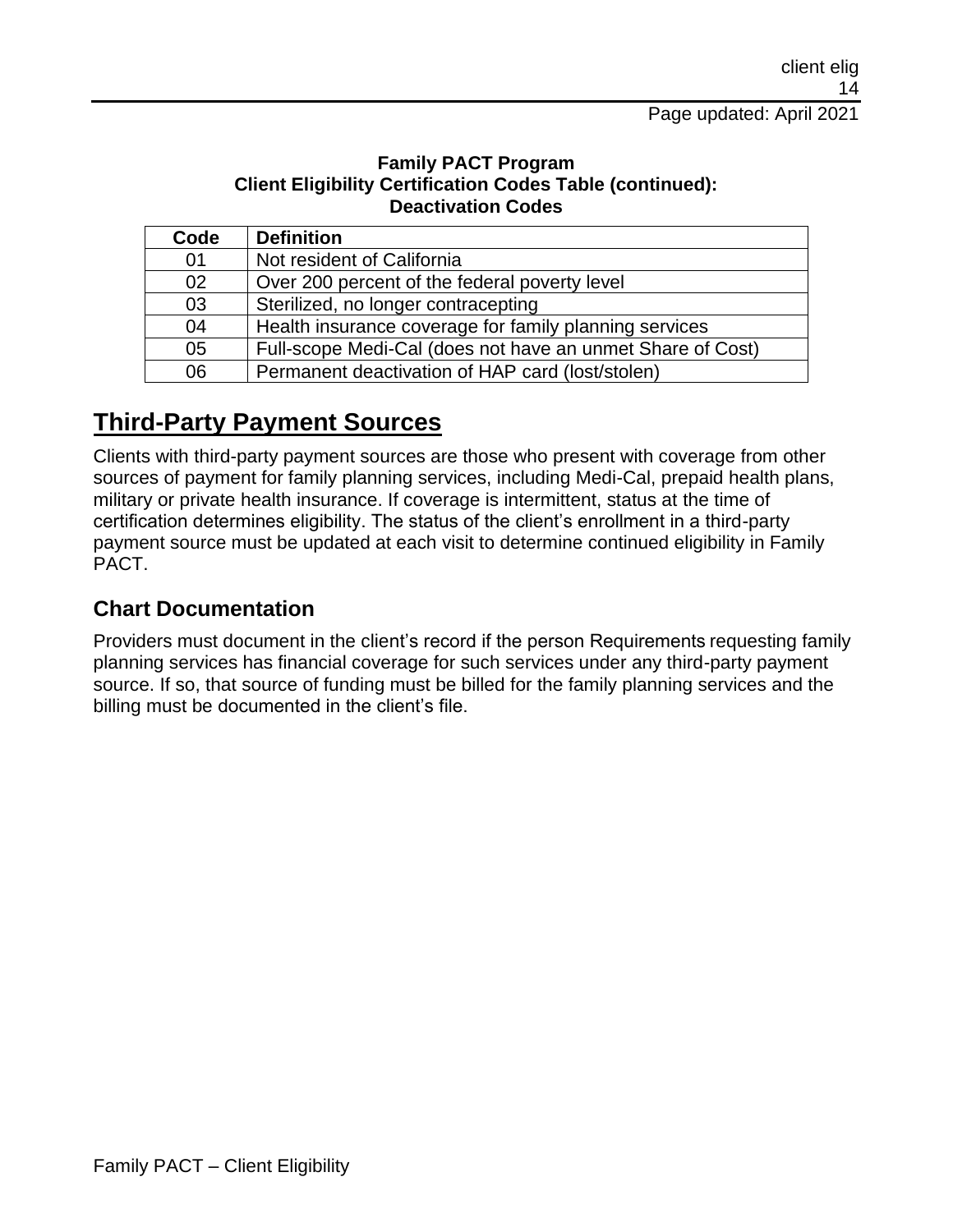# **Clients with Benefits Identification Cards**

If the client has a Benefits Identification Card (BIC), the provider must determine if the client is eligible for Medi-Cal family planning benefits on the date of service and if the recipient has met any required Share of Cost (SOC). For more information, refer to "Ineligible Clients" on a previous page. [‹‹S](#page-18-0)ee the following sample BICs. Any of the three card types are valid. Providers should accept all three BIC designs and must continue to verify eligibility accordingly[.››](#page-18-1)



[‹‹](#page-18-0)**Figure 1:** Front of BIC printed in blue with sex indicato[r››](#page-18-1)



[‹‹](#page-18-0)**Figure 2:** Front of BIC printed in full color with sex indicato[r››](#page-18-1)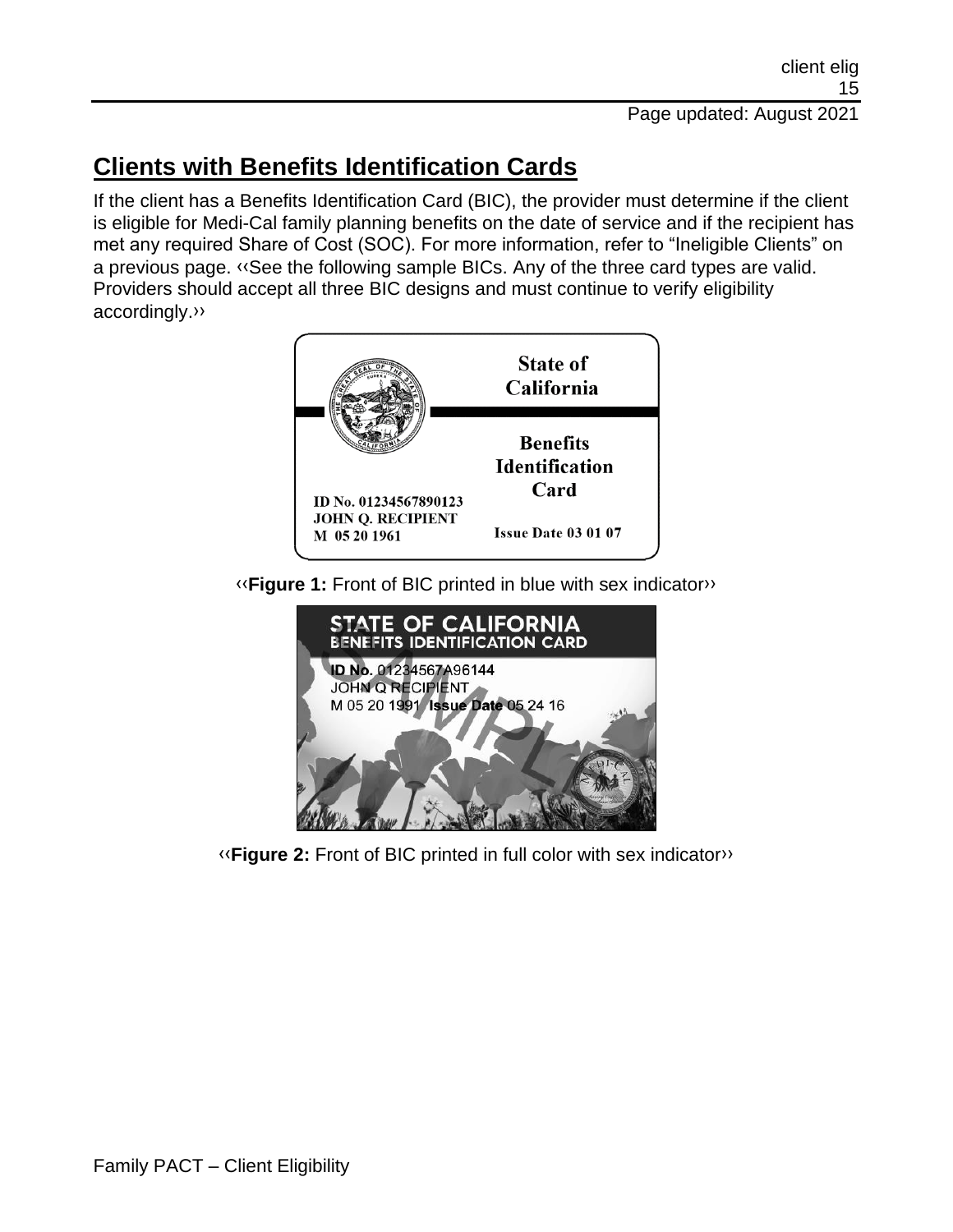#### Page updated: August 2021



**Figure 3:** Front of BIC printed in full color without sex indicator<sup>3</sup>

## **Eligible Clients with Other Health Coverage (OHC)**

Clients who have Other Health Coverage (OHC), including Medi-Cal fee-for-service and managed care, can be eligible for Family PACT benefits. Clients must meet all Family PACT eligibility criteria described under "Eligible Clients" on a previous page, including any of the following:

- The OHC does not cover any contraceptive methods. Seeking a specific method or brand of birth control not offered by OHC is not a criterion for Family PACT eligibility.
- The client is a student who has no health care coverage for any contraceptive methods. Seeking a specific method or brand of birth control not offered by OHC is not a criterion for Family PACT eligibility.
- The OHC requires an annual deductible that the client is unable to meet on the date of service.

**Note**: If the OHC is health insurance with an insurance copayment per visit, the client is not eligible for Family PACT benefits. The provider should collect the copayment, render services and bill the third party insurance.

- A barrier to access exists. A barrier to access is when a client's OHC does not ensure provision of family planning services to a client without his or her spouse, partner or parents being notified or informed. For clients who indicate on the CEC form (DHCS 4461) that their concern of a partner, spouse, or parent learning about their family planning appointment may keep them from using their OHC, there is a barrier to access, and the clients are eligible for Family PACT benefits if they meet all other eligibility criteria. This applies to all clients regardless of age or marital status.
- The client has a Medi-Cal unmet SOC on the date of service.
- The client has limited-scope Medi-Cal that does not cover family planning.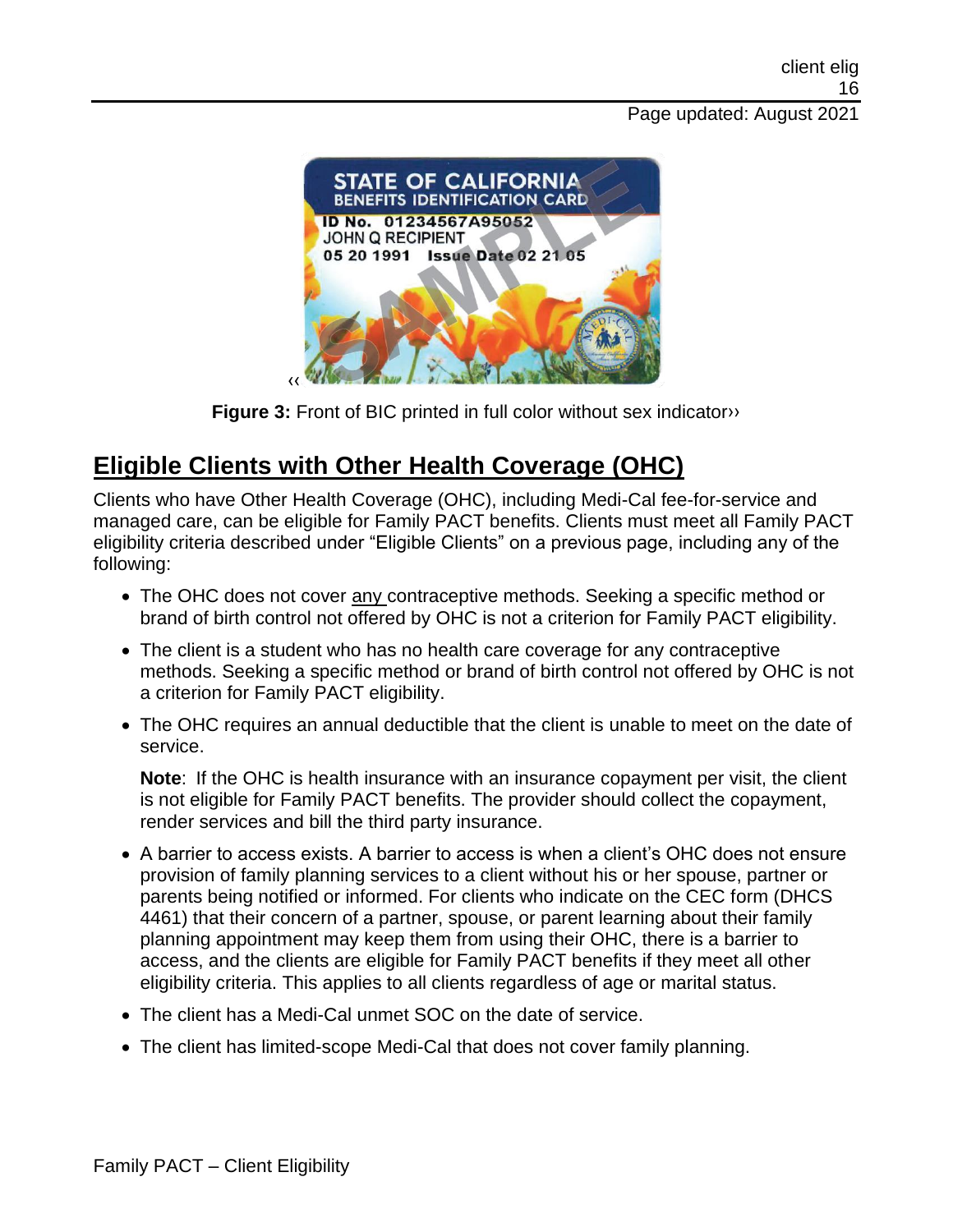## **Clients Enrolled in Medi-Cal Managed Care**

When Medi-Cal managed care enrolled members seek family planning care outside of a designated health plan, the health plans are required to reimburse qualified out-of-plan family planning providers for family planning services as well as laboratory and pharmacy services related to family planning. Family PACT providers should serve Medi-Cal managed care clients and then bill the managed care health plan rather than enrolling clients into Family PACT. Seeking a specific method of birth control not covered by their health plan of enrollment is not a criterion for eligibility in Family PACT. Providers may obtain more detailed plan enrollment information for Medi-Cal managed care clients through the Medi-Cal Point of Service (POS) network or online eligibility verification systems. Information about managed care plans and copies of the policy letters cited in this section are available at the Medi-Cal Managed Care Division's (MMCD) website at

*www.dhcs.ca.gov/formsandpubs/Pages/MgdCareAPLPLSubjectListing.aspx*.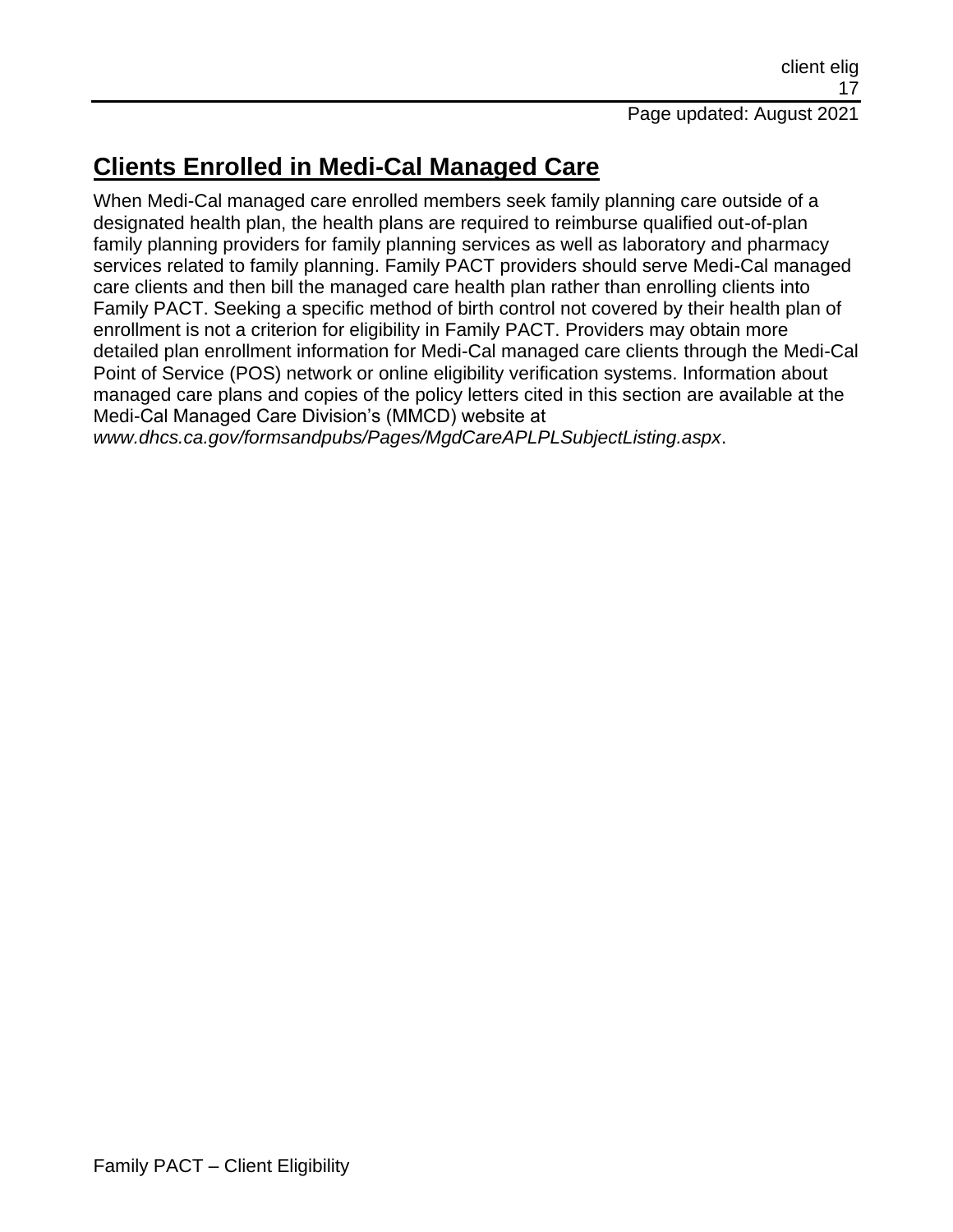## **Client Eligibility Determination Table**

The following table assists providers in determining client eligibility.

| <b>Client Information</b>                                                                                                                                                  | <b>Family</b><br><b>PACT</b><br><b>Eligibility</b> | <b>Action Taken</b>                                                |
|----------------------------------------------------------------------------------------------------------------------------------------------------------------------------|----------------------------------------------------|--------------------------------------------------------------------|
| Client has full-scope Medi-Cal with no Share of Cost<br>(SOC).                                                                                                             | <b>No</b>                                          | No activation. Bill to<br>Medi-Cal                                 |
| Client has Medi-Cal with an unmet SOC.                                                                                                                                     | <b>Yes</b>                                         | Issue and activate<br>HAP card                                     |
| Client has Medi-Cal with an unmet SOC and<br>requests confidentiality because a barrier to access<br>exists.*                                                              | Yes                                                | Issue and activate<br>HAP card                                     |
| Client has restricted services Medi-Cal (no coverage<br>of contraceptive methods).                                                                                         | Yes                                                | Issue and activate<br>HAP card                                     |
| Client has OHC (covers contraceptive methods) with<br>no deductible.                                                                                                       | <b>No</b>                                          | No activation. Bill<br>insurance                                   |
| Client has OHC, including Medi-Cal fee-for-service<br>and Medi-Cal managed care (covers contraceptive<br>methods), without deductible, but a barrier to access<br>exists.* | <b>Yes</b>                                         | <b>Issue and activate</b><br>HAP card                              |
| Client has OHC (covers contraceptive methods) with<br>an unmet deductible.                                                                                                 | Yes                                                | Issue and activate<br>HAP card                                     |
| Client has no health care coverage.                                                                                                                                        | Yes                                                | Issue and activate<br>HAP card                                     |
| Client is enrolled in Medi-Cal managed care but<br>requests out-of-plan family planning services.                                                                          | <b>No</b>                                          | No activation.<br>Provide services,<br>bill for service to<br>plan |